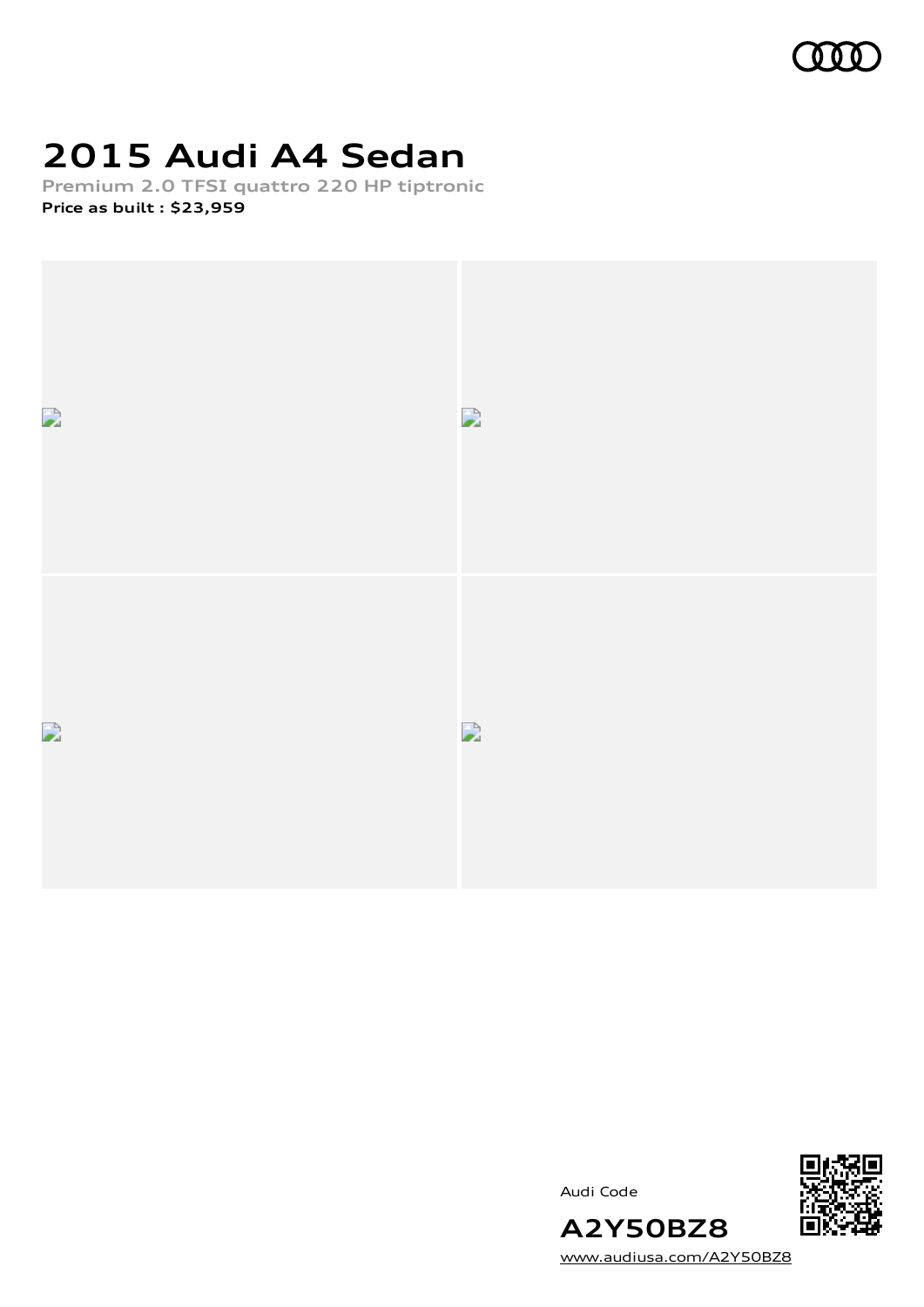### **Summary**

#### **Audi 2015 Audi A4 Sedan** Premium 2.0 TFSI quattro 220 HP tiptronic

**Price as buil[t](#page-9-0)** \$23,959

#### **Exterior colour**

Ibis White

 $\overline{\phantom{a}}$ 

#### **Further Information**

|                 | N٥           |
|-----------------|--------------|
| Mileage         | 34,370 miles |
| Type of vehicle | Used car     |

**Warranty**

#### **Interior colour**

#### **Technical Specifications**

| Engine type                  | Four-cylinder                                 |
|------------------------------|-----------------------------------------------|
| stroke                       | Displacement/Bore and 1,984/82.5 x 92.8 cc/mm |
| Max. output                  | 118 (160)/4500-6200 HP                        |
| Torque                       | 258 @ 1,500 - 4,300 lb-ft@rpm                 |
| Top track speed              | 130 mph mph                                   |
| Acceleration (0 - 60<br>mph) | 6.2 seconds seconds                           |
| Recommended fuel             | Premium                                       |

#### **Audi Code** A2Y50BZ8

**Your configuration on www.audiusa.com** [www.audiusa.com/A2Y50BZ8](https://www.audiusa.com/A2Y50BZ8)

#### **Commission number** a0534bac0a0e09a92577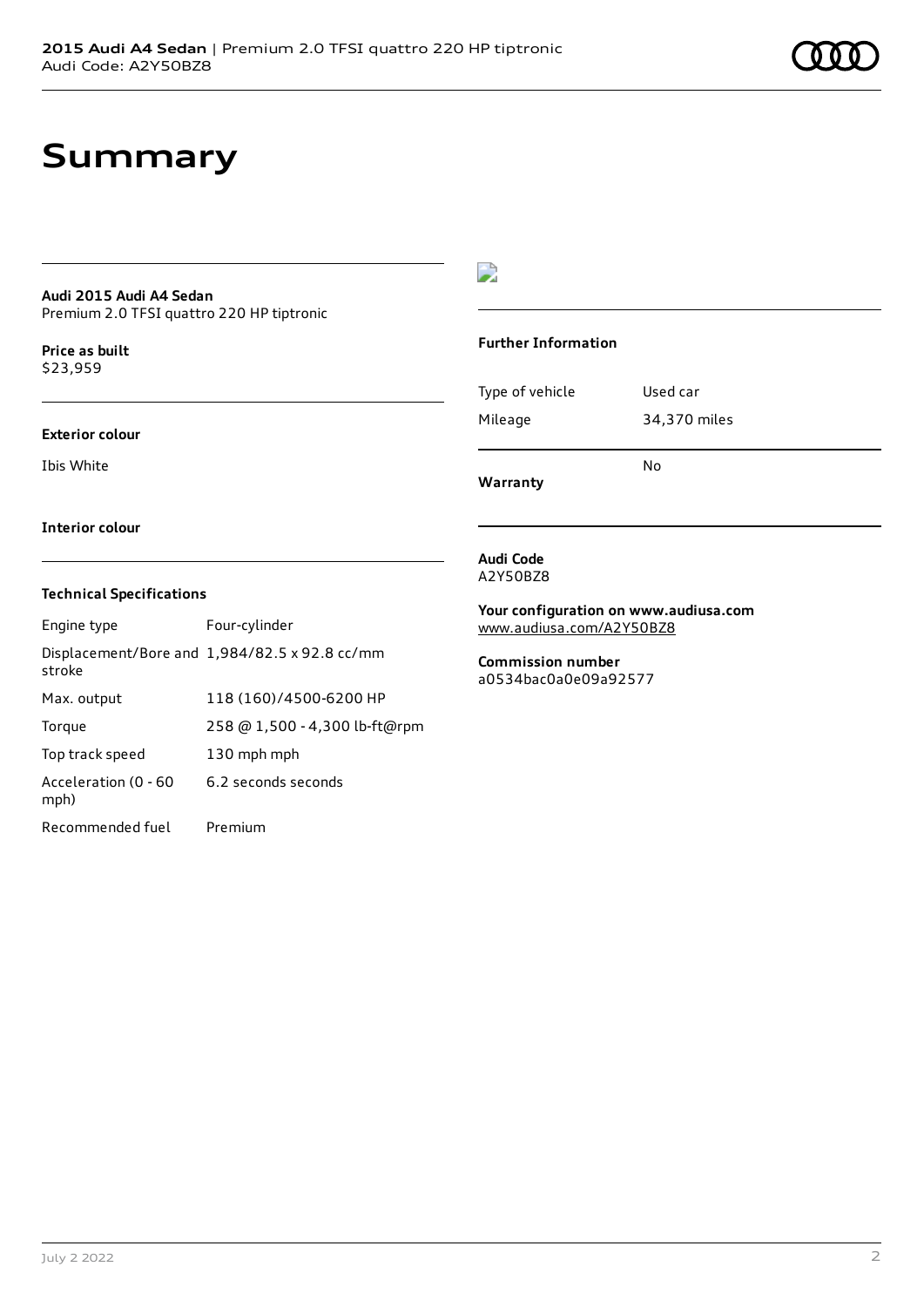## **Equipment**

Ibis White

Heated front seats

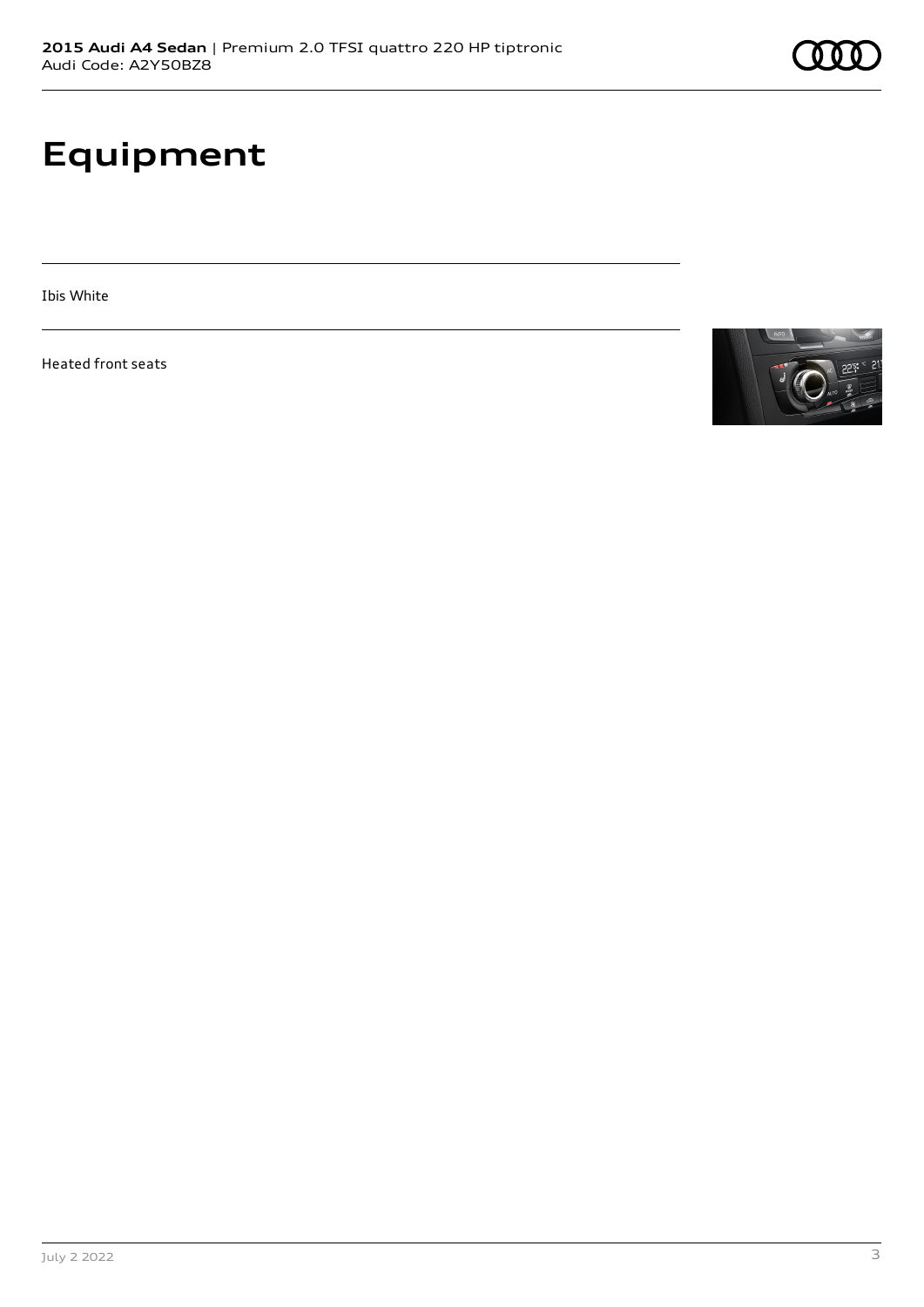### **Standard features**

### **Exterior**

| 4KC             | Side and rear windows in heat-insulating<br>glass               |
|-----------------|-----------------------------------------------------------------|
| HM1             | All-weather tires 245/45 R 17 95H (NAR)                         |
| 8SL             | LED taillights                                                  |
| ONB             | S line® fender badges                                           |
| 47B             | Aluminum trim around exterior windows                           |
| CAV             | 17" 10-spoke-star design wheels with<br>245/45 all-season tires |
| 0P <sub>0</sub> | Dual exhaust outlets                                            |
| 6XD             | Power-adjustable heated exterior side<br>mirrors                |
| 1S1             | Car jack                                                        |
| 1 B A           | Dynamic suspension                                              |
| 8EH             | Xenon plus headlights                                           |

8Q3 Automatic headlight leveling

### **Interior** 3NZ Split folding 60/40 rear seat backs 7HA Cloth interior on doors N1F Leather seating surfaces 5MU Aluminum Trigon inlay

#### **Infotainment and Driver Assistance**

| UF7 | Audi music interface                                                       |
|-----|----------------------------------------------------------------------------|
| 9VD | Audi sound system                                                          |
| 907 | Driver information system                                                  |
| 8UQ | Audi concert radio                                                         |
| 9ZX | Bluetooth <sup>®</sup> wireless technology preparation<br>for mobile phone |

### **Safety and Security**

| 1AT             | Electronic stabilisation control (ESC)                                            |
|-----------------|-----------------------------------------------------------------------------------|
| UH <sub>1</sub> | Electromechanical parking brake                                                   |
| 8T1             | Cruise control with coast, resume and<br>accelerate features                      |
| VC <sub>2</sub> | Garage door opener (HomeLink®)                                                    |
| QZ7             | Electromechanical power steering                                                  |
| 7K6             | Tire-pressure monitoring system                                                   |
| 4X3             | Side airbags at front and head airbag system                                      |
| 8N6             | Light / rain sensor                                                               |
| 412             | Power central locking system with safety<br>unlock feature if airbags deploy      |
| 3B7             | ISOFIX child seat mounting and Top Tether<br>anchorage point for outer rear seats |

### **Interior**

| QE1  | Storage nets in backs of front seats                                          |
|------|-------------------------------------------------------------------------------|
| 3FE  | Electric slide/tilt sunroof with sun<br>screen/sunblind                       |
| 7M8  | Aluminum door sill inlays with S line®<br>emblem                              |
| 6N)  | Light cloth headliner                                                         |
| 9AQ  | Four-zone automatic climate control                                           |
| 412  | Interior rear-view mirror with manual dipping<br>function                     |
| QQ 1 | Illumination for interior door handles, air<br>vent controls, front footwells |
| 6E3  | Front center armrest                                                          |
| 7F9  | Leather gearshift knob                                                        |
| 5XF  | Dual front sun visors with lighted vanity<br>mirrors                          |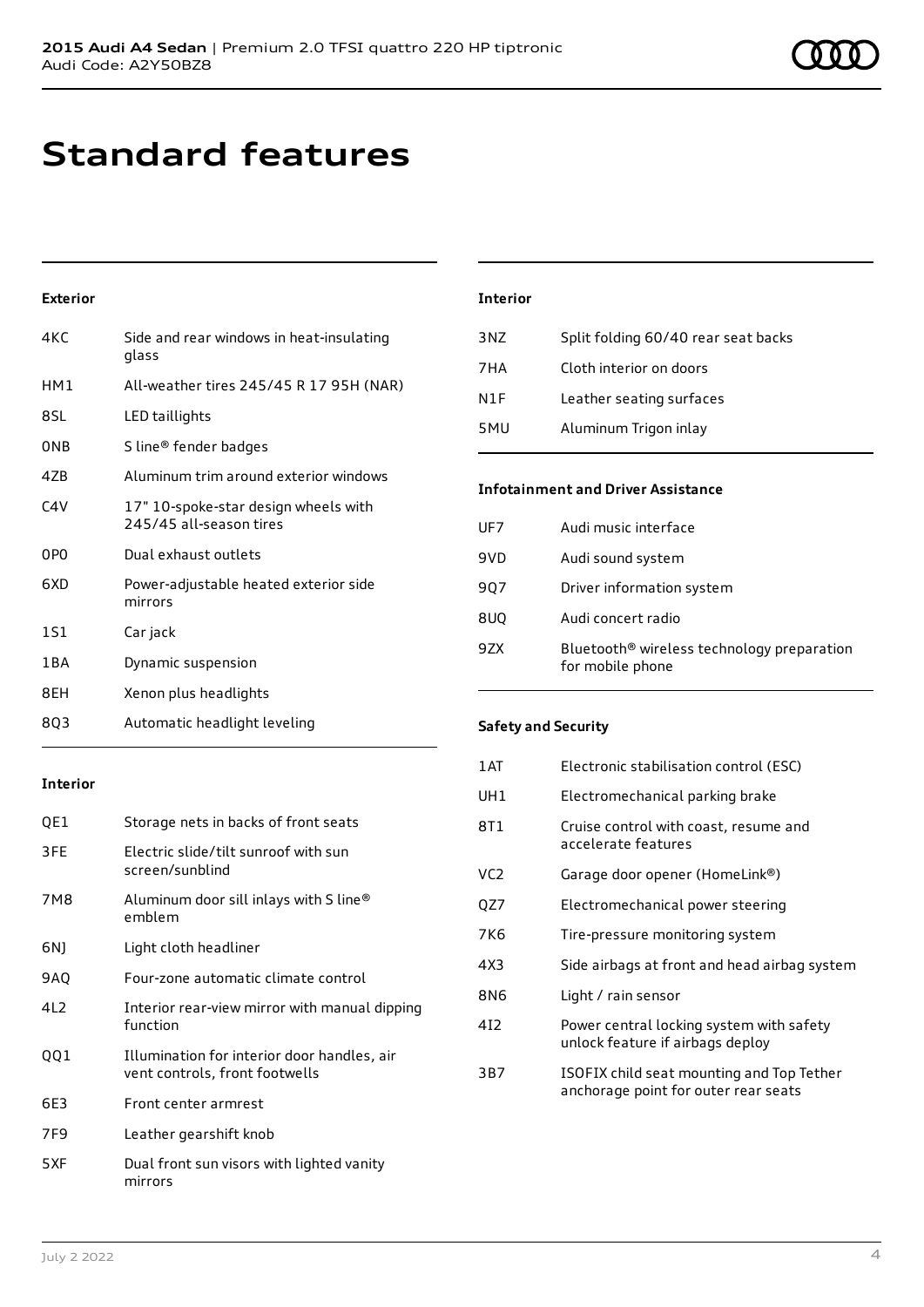### **Dealer remarks**

2015 Audi A4 2.0T Premium quattro 8-Speed Automatic with Tiptronic, quattro, Black Leather. Odometer is 67505 miles below market average! 22/31 City/Highway MPG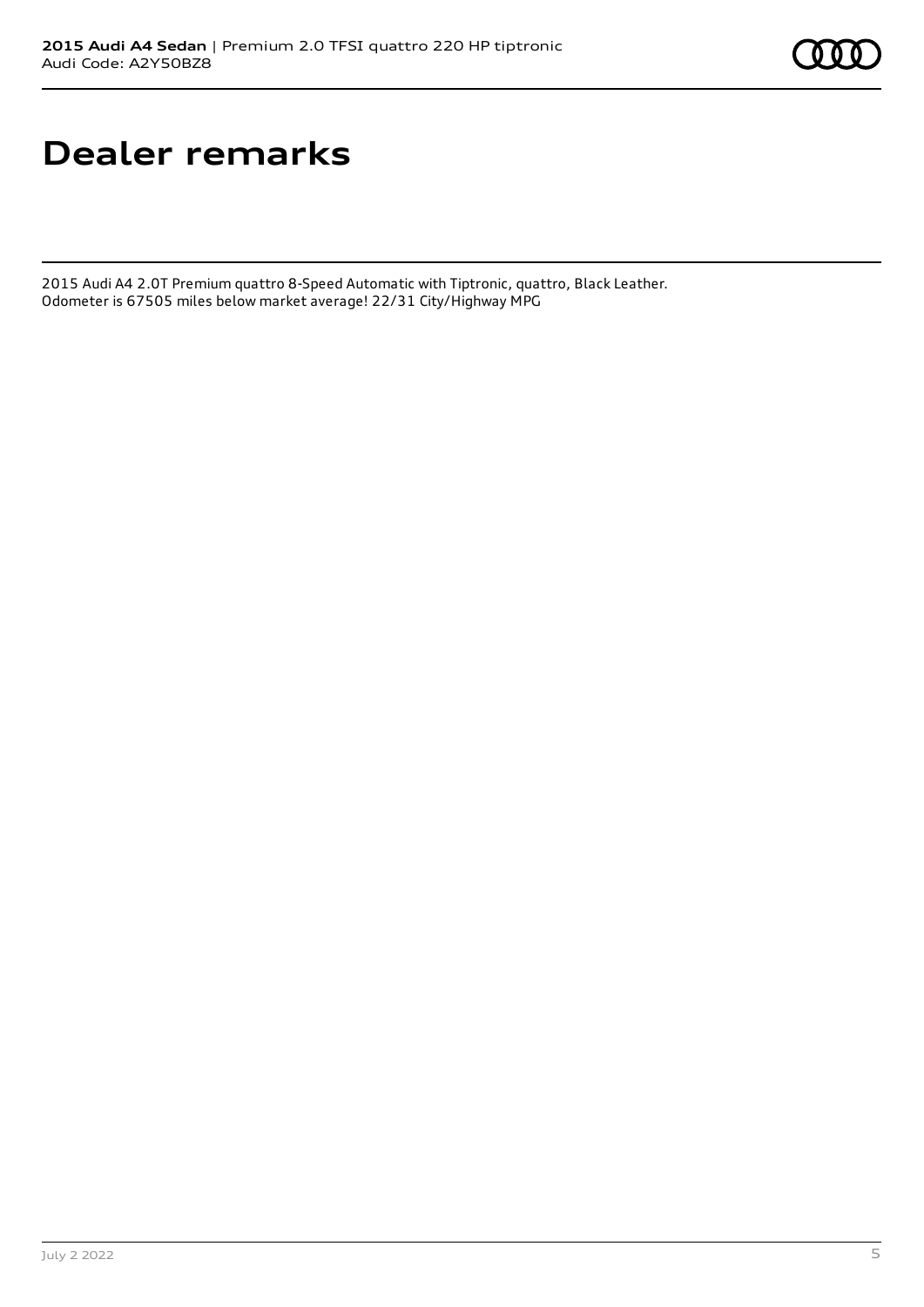### **Technical Specifications**

### **(1/2)**

### **Engineering | Performance**

| Engine type                                 | Four-cylinder                                 |
|---------------------------------------------|-----------------------------------------------|
| Acceleration (0 - 60<br>mph)                | 6.2 seconds seconds                           |
| Max. output                                 | 118 (160)/4500-6200 HP                        |
| Engine block                                | Cast-iron                                     |
| Induction/fuel injection Turbocharged/TFSI® |                                               |
| Cylinder head                               | Aluminum -alloy                               |
| Max. output ps/hp                           | 220 @ 4,450 - 6,000 @ rpm                     |
| stroke                                      | Displacement/Bore and 1,984/82.5 x 92.8 cc/mm |
| Top track speed                             | 130 mph mph                                   |
| Torque                                      | 258 @ 1,500 - 4,300 lb-ft@rpm                 |
| Valvetrain                                  | 16-valve DOHC with valvelift<br>system        |

| Gear ratios: 8th         | 0.667                                                                                                      |
|--------------------------|------------------------------------------------------------------------------------------------------------|
| Gear ratios: 6th         | 1.000                                                                                                      |
| Gear ratios: 7th         | 0.839                                                                                                      |
| Gear ratios: Reverse     | 3.317                                                                                                      |
| Gear ratios: Final Drive | 2.848                                                                                                      |
| Gear ratios: 4th         | 1.667                                                                                                      |
| Transmission             | Eight-speed Tiptronic <sup>®</sup> automatic<br>transmission with quattro <sup>®</sup> all-<br>wheel drive |
| Gear ratios: 5th         | 1.285                                                                                                      |
| Gear ratios: 2nd         | 3.143                                                                                                      |
| Gear ratios: 3rd         | 2.106                                                                                                      |
| Gear ratios: 1st         | 4.714                                                                                                      |

#### **Electrical system**

| Alternator | 14 Volts - 150 amp |
|------------|--------------------|
| Battery    | 12 Volts - 80 amp  |

### **Steering**

**Driveline**

| Steering type                              | Electromechanical power steering<br>system |
|--------------------------------------------|--------------------------------------------|
| Turning diameter, curb- 37.7 ft<br>to-curb |                                            |
| Steering ratio                             | 15.9:1                                     |

#### **Suspension**

| Front axle | Five-link front suspension       |
|------------|----------------------------------|
| Rear axle  | Trapezoidal-link rear suspension |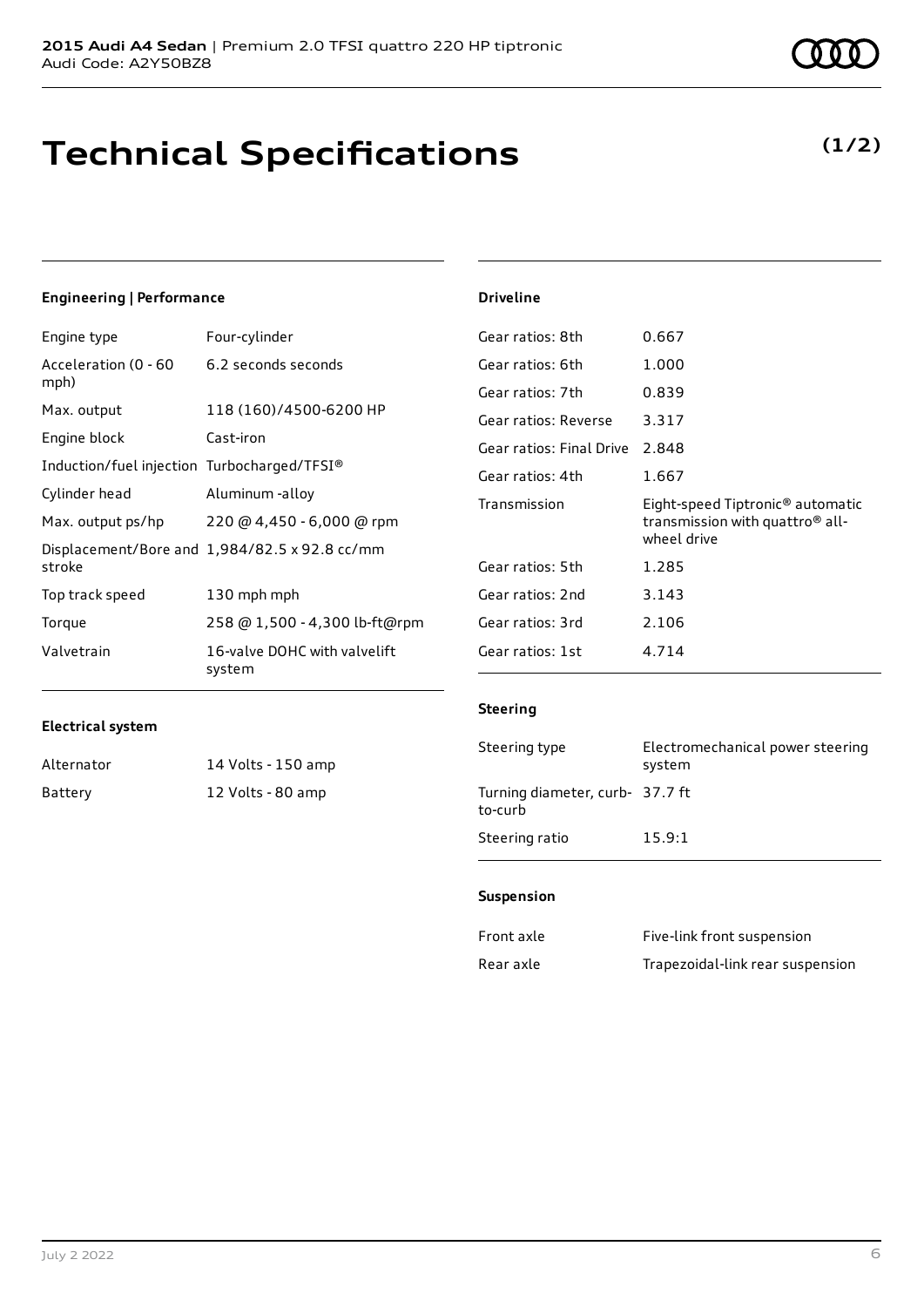# **Technical Specifications**

### **Brake system**

| <b>Front brakes</b>  | 12.6 (ventilated disc) in                            |
|----------------------|------------------------------------------------------|
| Rear brakes          | 11.8 (solid disc) in                                 |
| <b>Body</b>          |                                                      |
| Material             | Fully galvanized steel unibody with<br>aluminum hood |
| Corrosion protection | Multistep anti-corrosion protection                  |

### **Warranty | Maintenance**

| Warranty    | 4-year/50,000-mile new vehicle<br>limited warranty                                       |
|-------------|------------------------------------------------------------------------------------------|
| Maintenance | 12-month/5,000-mile (whichever<br>occurs first) NO CHARGE first<br>scheduled maintenance |

### **Exterior Measurements**

| Height                           | 56.2 in   |
|----------------------------------|-----------|
| Overall width without<br>mirrors | 71.9 in   |
| Length                           | 185.1 in  |
| Wheelbase                        | 110.6 in  |
| Drag coefficient                 | 0.31 Cw   |
| Overall width with<br>mirrors    | 80.3 in   |
| Track rear                       | $61.1$ in |
| Track front                      | 61.6 in   |
| Curb weight                      | 3,693 lb  |

### **Interior measurements**

| Seating capacity                          | 5                      |
|-------------------------------------------|------------------------|
| Shoulder room, rear                       | 54.3 in                |
| Head room with front<br>sunroof           | 38.0 in                |
| Leg room, rear                            | 35.2 in                |
| Shoulder room, front                      | 55.5 in                |
| Head room with rear<br>sunroof            | 37.5 in                |
| Leg room, front                           | 41.3 in                |
| Cargo volume, rear<br>seatbacks up/folded | 12.4/34.0 cu ft, cu ft |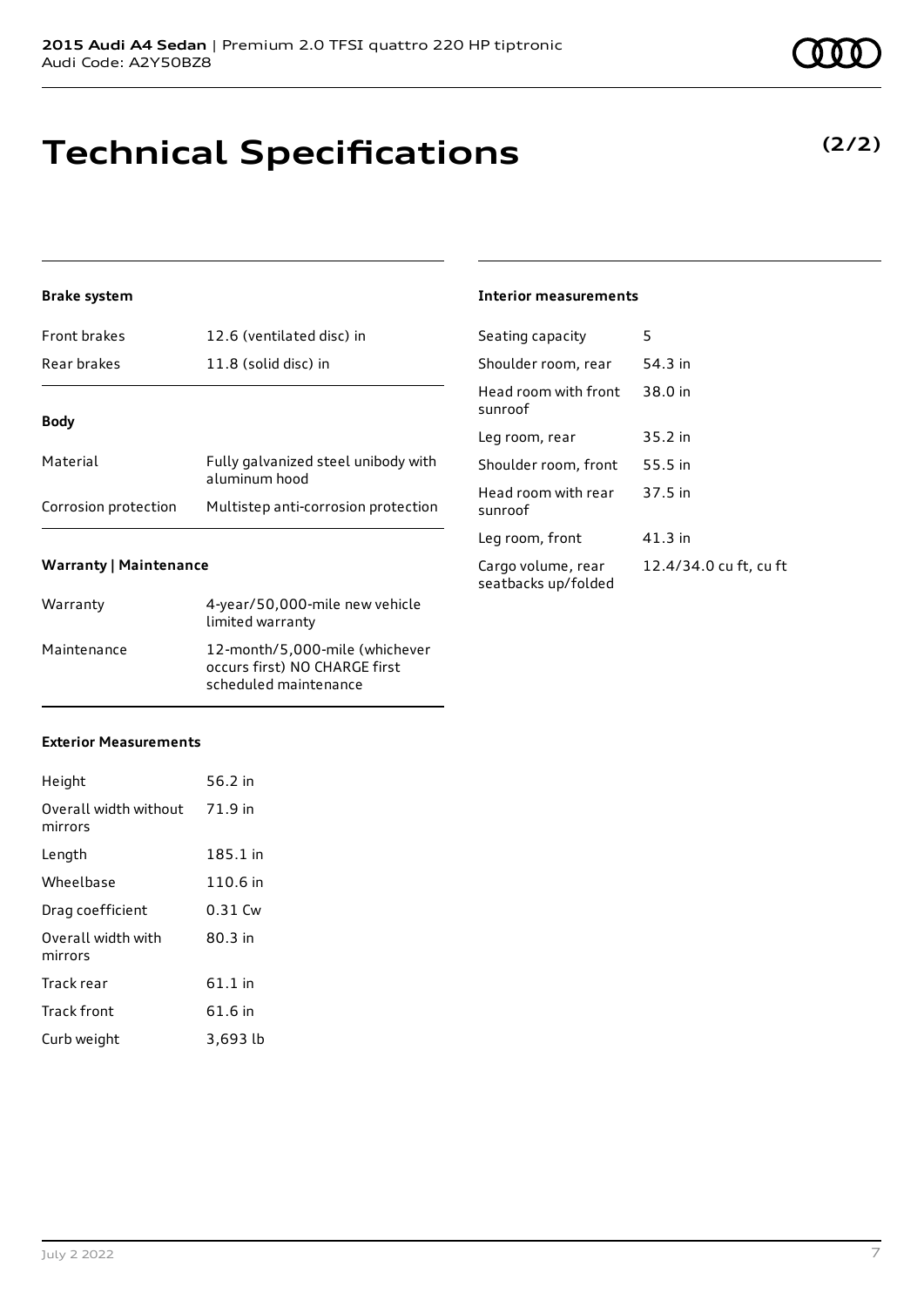### **Consumption- and emission**

### **Consumption by NEDC**

| urban       | $21$ mpg |
|-------------|----------|
| extra-urban | 30 mpg   |
| combined    | $25$ mpg |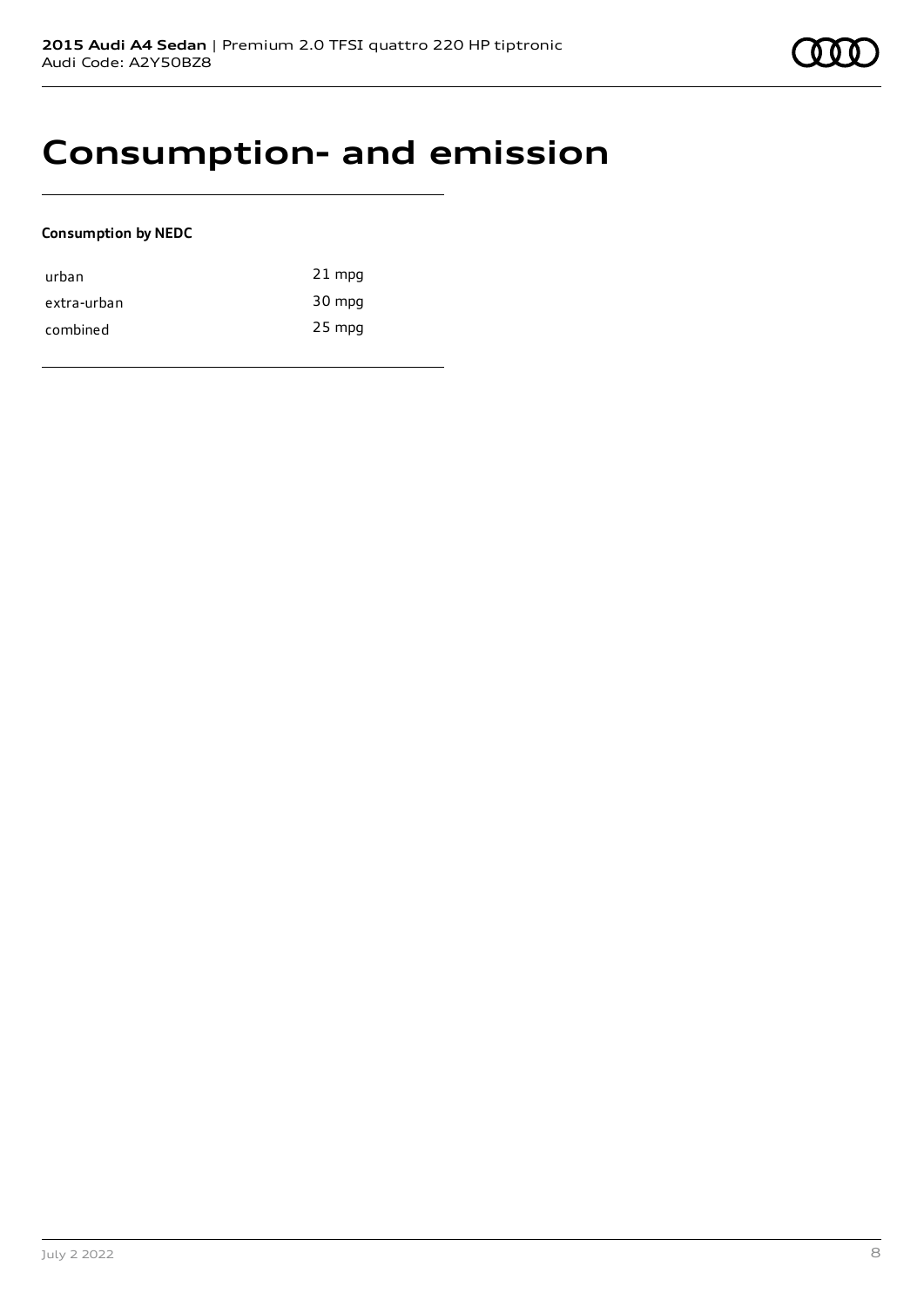### **Contact**

Dealer **Audi Nyack**

127 Route 59 10960 Nyack NY

Phone: 8453537300 FAX: 8453533956

www: [https://www.audinyack.com](https://www.audinyack.com/)